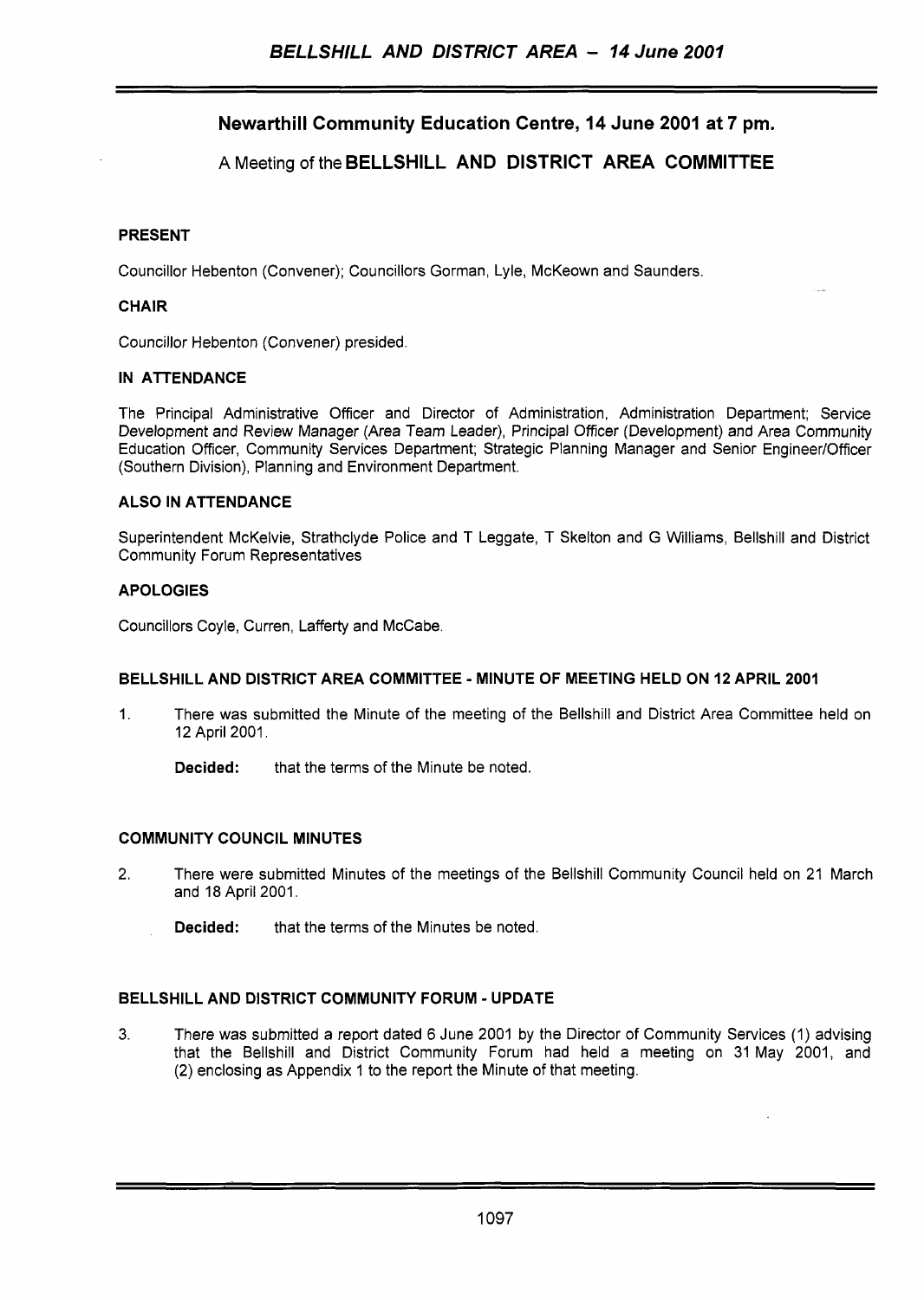The Area Community Education Officer was heard in relation to the presentations made to the Community Forum on the Bellshill Traffic System and the Bellshill Town Centre, at the meeting on 31 May 2001, and advised that the Community Forum had welcomed the opportunity for consultation.

**Decided:** that the contents of the report be noted.

## **YOUTH SHELTERS AND COMMUNITY SAFETY IN NORTH LANARKSHIRE PROJECT**

4. There was submitted a report dated 24 May 2001 by the Director of Community Services (1) advisingthat proposals, in partnership with Strathclyde Police, were being developed for a pilot project to provide youth shelters in each of the six decentralised areas of North Lanarkshire; (2) informing that research had (a) demonstrated that youth shelters provide what young people want to meet and socialise in, and (b) highlighted the importance of youth and community involvement in the project; (3) intimating (a) that provision of the youth shelters would fill a gap in service provision; (b) that an application for funding towards the project had been made to the Scottish Executive Community Safety Challenge Competition for 2001-2002, and (c) that additional funding would be received to develop the youth work service in the area identified for the youth shelter, and **(4)** recommending, for consideration, a working area for the project within the decentralised area of Bellshill and District. The Area Community Education Officer was heard thereon.

## **Decided:**

- (1) that it be noted that:
	- (a) youth annoyance and vandalism was an issue in a number of communities, including the Social Inclusion Partnership areas;
	- (b) at present, Community Education Youth Groups meet in Holytown Community Education Centre along with an Outreach Youth Initiative which will be operational during the forthcoming months, and it may be appropriate to consider Holytown as a future location for a youth shelter, and
	- (c) Community Education, in partnership with a number of voluntary organisations are involved in outreach/detached youth work in the Orbiston, Viewpark and Fallside areas. Within the Viewpark area, the view of the focus Youth Project is that the need for a youth shelter is greater in the Fallside area. In the Orbiston area, where Stop 'n' Talk is a partnership involving Orbiston Neighbourhood Centre, Bellshill and Mossend YMCA and Community Education, the view of the partnership is that because of other priorities a youth shelter is not appropriate at this time:
- (2) that the proposal to develop a youth shelter within the decentralised area of Bellshill and District be issued for community consultation, and
- (3) that the Area Committee support the development of a youth shelter at a location in Fallside, with Outreach support, subject to the outcome of the consultation process.

#### **REMIT FROM COMMUNITY SERVICES COMMITTEE OF 30MAY 2001** - **COMMUNITY FORUM** - **EXPENSES**

**5.** With reference to paragraph 38 of the Minute of the meeting of the Community Services Committee held on 30 May 2001, when that Committee (1) considered a report dated 10 May 2001 by the Director of Community Services advising on proposals for the disbursement of the service enhancement of **f** 12,000 allocated to the Area Committees for the support and development of their links with eight Community Forums, and (2) agreed (a) that each of the eight Community Forums be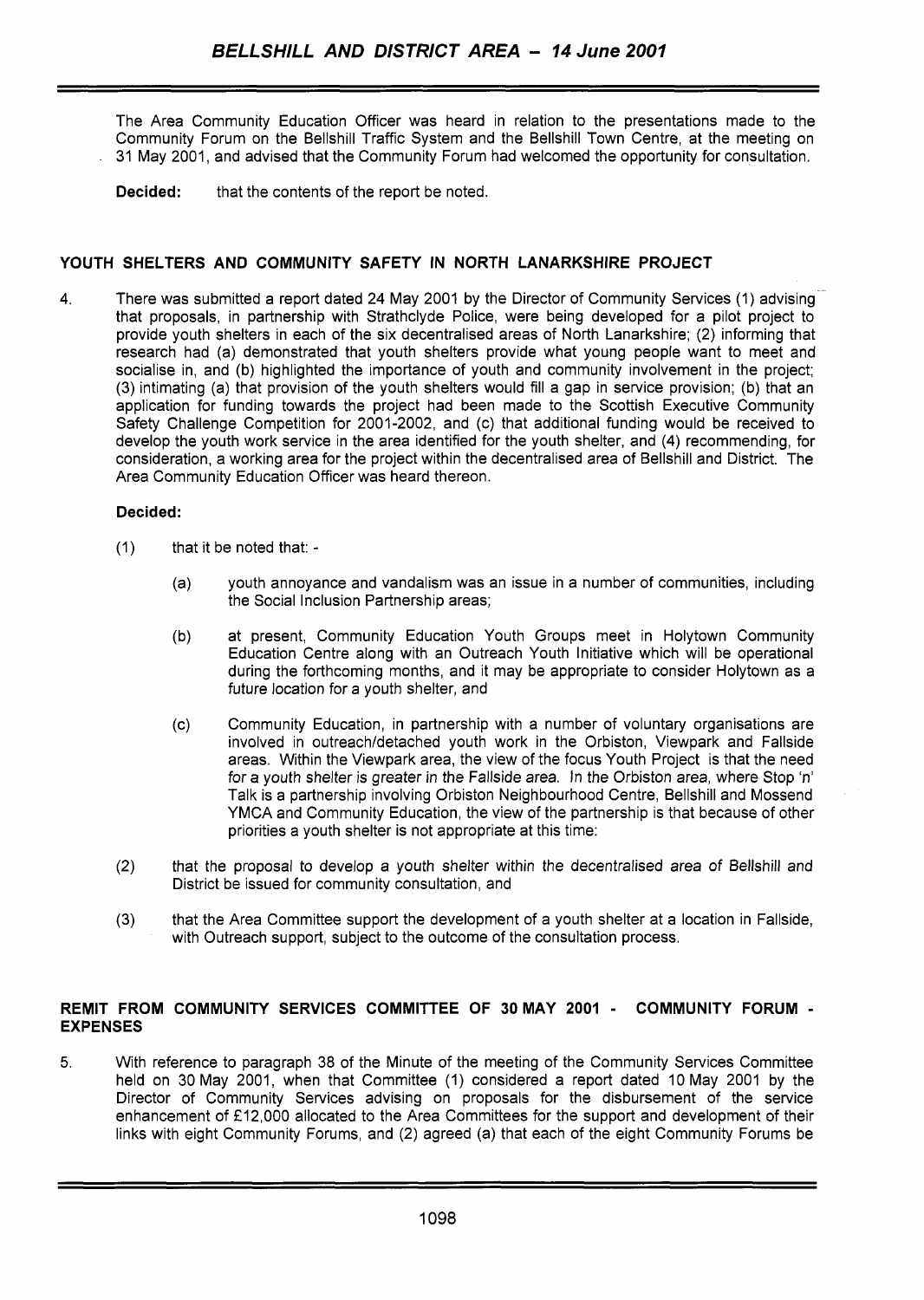allocated **€750;** (b) that each Area Committee be allocated €1,000, and (c) that the report be referred to all Area Committees for their information, the said report was submitted.

**Decided:** that the allocation of **f750** to each of the eight Community Forums and **€1,000** to each Area Committee for the support and development of their links be noted.

#### **REMIT FROM PLANNING AND ENVIRONMENT COMMITTEE OF 16MAY 2001** - **STRATEGIC DEVELOPMENT FRAMEWORK FOR NORTH LANARKSHIRE**

6. With reference to paragraph 3 of the Minute of the meeting of the Planning and Environment Committee held on 16 May **2001** when that Committee **(1)** considered a report dated **27** April **2001** by the Director of Planning and Environment (a) inviting Members to consider a draft strategic development framework for North Lanarkshire; (b) advising that the draft framework set out a vision for North Lanarkshire in **2020;** an analysis of the economic, environmental and social context affecting land use in North Lanarkshire; the background planning policy at European, national and structure plan levels; a strategy for land use in North Lanarkshire, and proposals for delivering the strategy, and (c) intimating that sustainable development was the guiding principle behind the strategy and that the framework sought to provide a means for the planning system to guide development and use of land in line with these aims, and **(2)** agreed that the draft development framework strategy be issued for consultation with local communities, to Area Committees and other agencies, the said report was submitted and the Strategic Planning Manager was heard thereon.

#### **Decided:**

- **(1)** that the draft development framework be issued to the Bellshill and District Community Forum for consultation, and
- **(2)** that the report and contents of the draft development framework be noted

#### **BELLSHILL TOWN CENTRE ACTION PLAN** - **TRAFFIC MANAGEMENT STUDY**

**7.** There was submitted a report (tabled) dated **12** June **2001** by the Director of Planning and Environment (1) advising on the progress of the public consultation exercise with regard to the Bellshill Traffic Management Study, and **(2)** intimating (a) that a public exhibition had been held in the Bellshill Cultural Centre from **17** to 19 May **2001;** (b) that subsequent meetings with the Community Council, the Community Forum and the Town Centre Forum had been held and that a further meeting had been arranged by the Town Centre Forum to include owners of businesses within the Town Centre; (c) that consultations had also been undertaken with the relevant emergency services and public transport authority, and **(d)** that the consultation period would extend to the end of June, and on completion, the results would be presented to the Planning and Environment Committee seeking approval of a final Town Centre Action Plan before the end of the year.

#### **Decided:**

- **(1)** that the Director of Planning and Environment consult with the Bellshill and District Area Committee on the finalised Bellshill Town Centre Action Plan, and
- **(2)** that otherwise the Area Committee note the contents of the report,

## **COMMUNITY GRANTS SCHEME** - **CONSIDERATION OF APPLICATIONS**

**8.** With reference to paragraph 6 of the Minute of the meeting of this Committee held on **22** February **2001,** there was submitted a report dated **21** May **2001,** and a schedule of applications (tabled) by the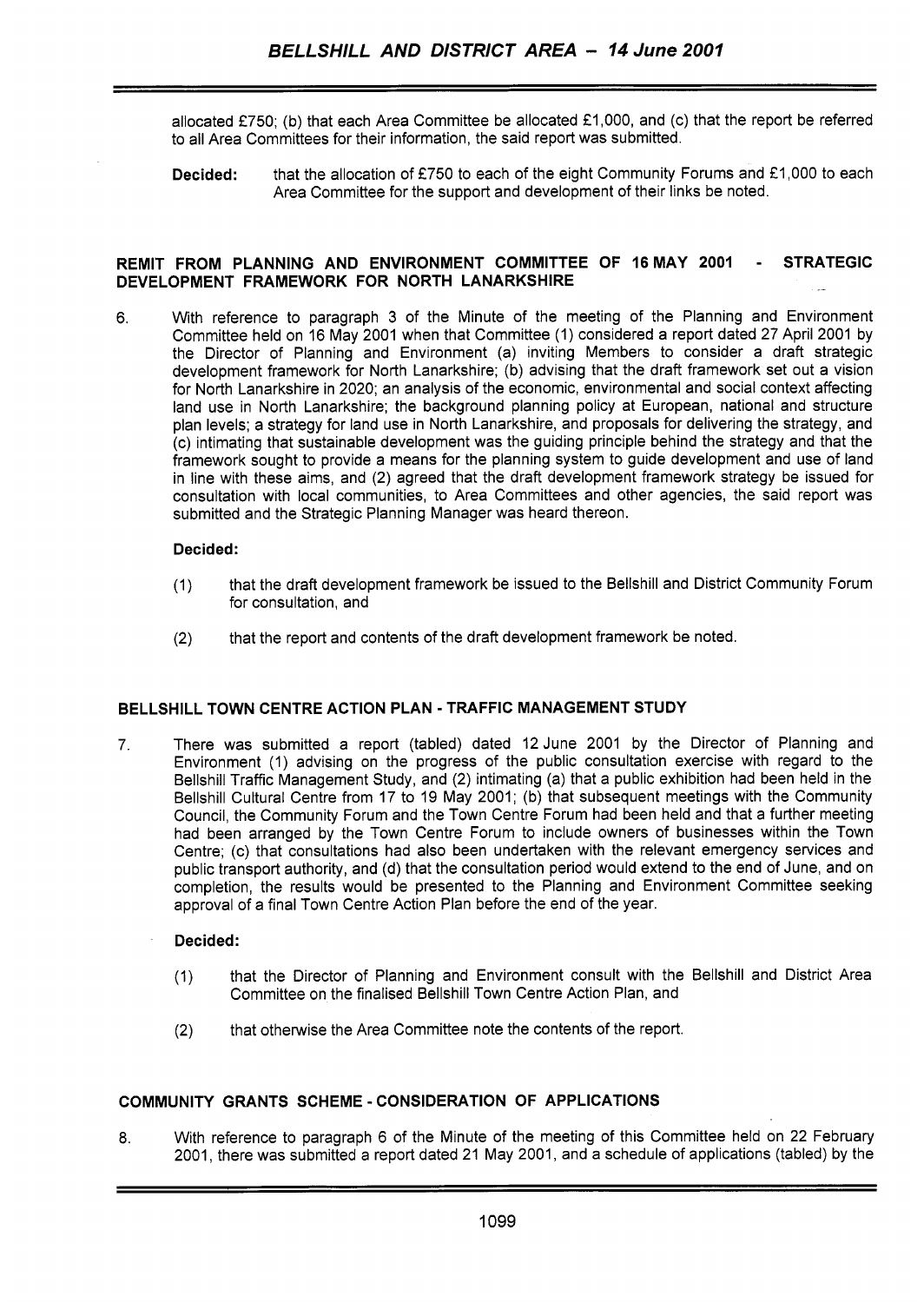Director of Community Services detailing applications for Community Grants covering more than one area boundary together with continued and new applications specific to the Bellshill and District area.

## **Decided:**

- (1) that authority be delegated to the Director of Community Services, after consultation with the Convener and the appropriate local Member, to award grant requests for activities during the summer recess period, and that any such grant awards be subsequently reported to this Committee for homologation, and
- subject to receipt of any outstanding information, the applications for Community Grants be (2) subject to receipt of a dealt with as follows:-

## **(a) APPLICATIONS COVERING MORE THAN ONE AREA COMMITTEE BOUNDARY**

## **(A) CONTINUED APPLICATIONS**

| <b>Group/Grant Requested</b>                                                                                    | <b>Purpose of Application</b>                                                              | Decision  |
|-----------------------------------------------------------------------------------------------------------------|--------------------------------------------------------------------------------------------|-----------|
| Senior Citizens and Lunch Club.<br>Carfin (CG00/01-702) - £500<br>(previously awarded £200)                     | To assist with the cost of two summer<br>outings.                                          | Nil award |
| Villa Park Boys Club, Motherwell<br>(CG01/02-2) - £300 (previously<br>awarded £250)                             | To assist with the purchase of tops for<br>training purposes.                              | Nil award |
| Menopause Research and<br>Information Service, Motherwell<br>$(CG01/02-4) - E1,500$<br>(previously awarded £71) | To assist with the costs of advertising<br>and printing information packs and<br>leaflets. | Grant £40 |

## **(B) NEW APPLICATIONS**

| <b>Group/Grant Requested</b>                                 | <b>Purpose of Application</b>                                                            | <b>Decision</b>                                          |
|--------------------------------------------------------------|------------------------------------------------------------------------------------------|----------------------------------------------------------|
| St Monica's Ramblers Club,<br>Coatbridge (CG01/02-85) - £500 | To assist with the costs of rucksacks,<br>maps and transport.                            | Continued for further<br>consideration                   |
| Firpark Alma Club, Motherwell<br>(CG01/02-86) - £1,000       | To assist with the costs of a dinner<br>dance to celebrate 20 <sup>th</sup> anniversary. | Grant £20 and<br>continued for further<br>consideration  |
| Headway Motherwell, Carfin<br>(CG01/02-87) £2,000            | To assist with the costs of transport for<br>members to attend group meetings.           | Grant £100 and<br>continued for further<br>consideration |
| Cleland Church Choir, Cleland<br>(CG01/02-89) - £500         | To assist with the purchase of a<br>portable keyboard.                                   | Continued for further<br>consideration                   |
| Over Sixties Club, New Stevenston<br>(CG01/02-95) - £2,000   | To assist with the costs of a weekend<br>trip to Blackpool.                              | Grant £100 and<br>continued for further<br>consideration |
|                                                              |                                                                                          |                                                          |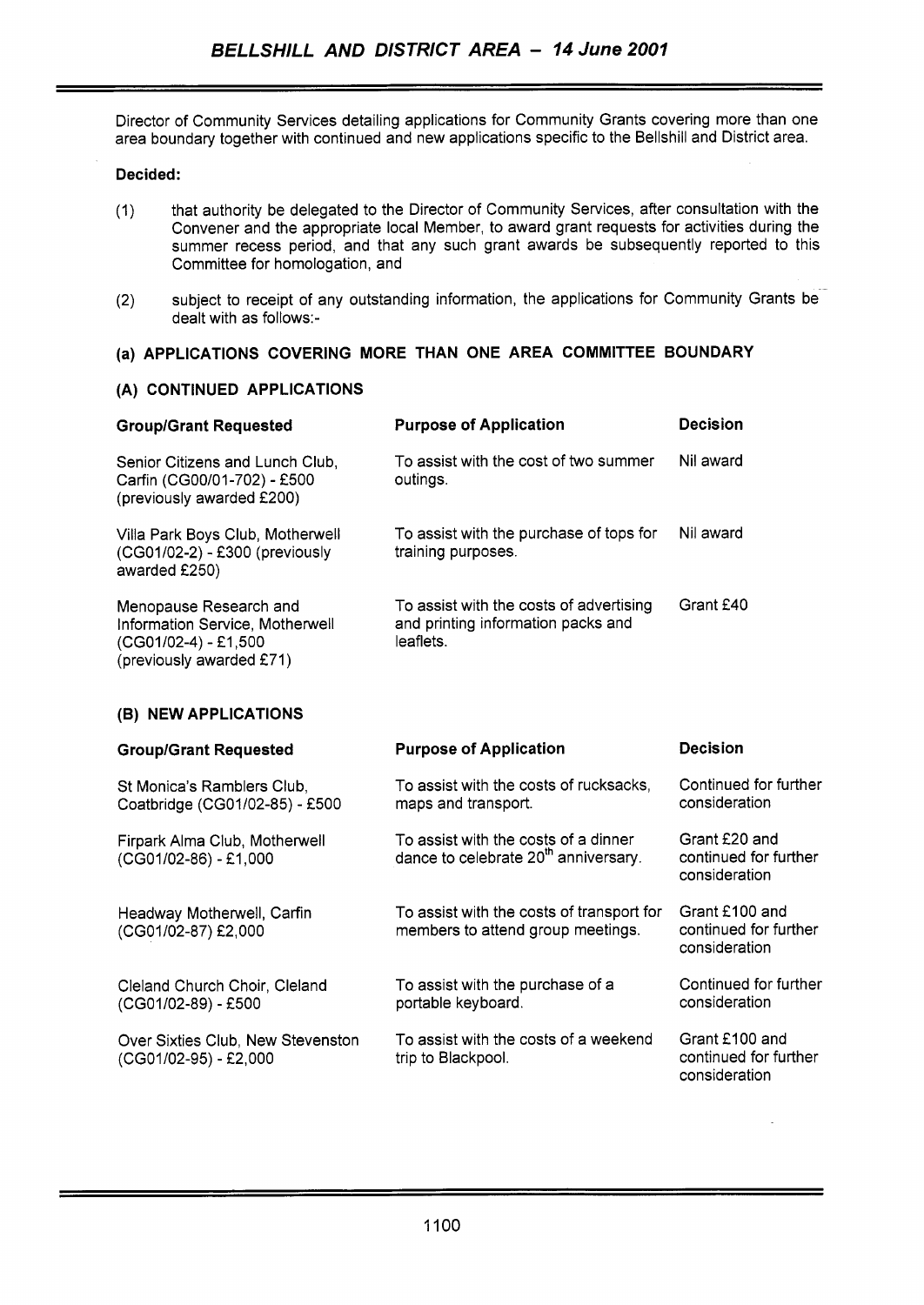<u> 1980 - Andrea Britain, actor a component de la componentación de la componentación de la componentación de l</u>

| <b>Group/Grant Requested</b>                                                          | <b>Purpose of Application</b>                                                         | <b>Decision</b>                                          |
|---------------------------------------------------------------------------------------|---------------------------------------------------------------------------------------|----------------------------------------------------------|
| Motherwell and Wishaw Citizens<br>Advice Bureau, Motherwell<br>(CG01/02-100) - £545   | To assist with the costs of an evening<br>buffet reception.                           | Continued for further<br>consideration                   |
| Tryst Olympic Wrestling Association,<br>Cumbernauld (CG01/02-101) -<br>£1,100         | To assist with the costs of hall hire,<br>travel and purchase of medals and<br>lunch. | Continued for further<br>consideration                   |
| Jerviston Amateur Boxing and<br>Recreation Club, Motherwell<br>(CG01/02-103) - £2,000 | To assist with the purchase of<br>equipment.                                          | Continued for further<br>consideration                   |
| Muslim Boys Group, New Stevenston<br>(CG01/02-137) - £200                             | To assist with the purchase of sports<br>equipment.                                   | Grant £144                                               |
| <b>CABIA Counselling and Benefits in</b><br>Action, Airdrie (CG01/02-143) - £435      | To assist with the costs of a planning<br>day.                                        | Continued for further<br>consideration                   |
| Comhaltas Ceoltoiri Eireann,<br>Holytown (CG01/02-145) - £2,000                       | To assist with the purchase of musical<br>instruments                                 | Grant £125 and<br>continued for further<br>consideration |
| North Lanarkshire Independent<br>Advice Group, Airdrie<br>(CG01/02-146) - Unknown     | To assist with start up and running<br>costs.                                         | Continued for further<br>consideration                   |

# **(b) APPLICATIONS SPECIFIC TO BELLSHILL AND DISTRICT AREA COMMITTEE**

## **(A) CONTINUED APPLICATIONS**

| <b>Group/Grant Requested</b>                                                                                                           | <b>Purpose of Application</b>                                                                  | <b>Decision</b>                        |
|----------------------------------------------------------------------------------------------------------------------------------------|------------------------------------------------------------------------------------------------|----------------------------------------|
| Newarthill Parish Church, Newarthill<br>(CG00/01-566) - £2,000 (previously<br>awarded £825)                                            | To assist with the costs of an<br>extension to the Church hall for a<br>kitchen and toilets.   | Nil award                              |
| Viewpark Lunch Club (Old Peoples<br>Welfare Club), Viewpark<br>(CG00/01-589) - £377.20                                                 | To assist with the costs of meals,<br>travel, cleaning materials and<br>photocopying.          | Grant £300                             |
| Enable, Bellshill and District Branch<br>(CG00/01-614) - £350 (previously<br>awarded £160)                                             | To assist with hall rent costs.                                                                | Grant £190                             |
| <b>Bellshill and District Retired Miners</b><br><b>NUM Scotland, Bellshill</b><br>(CG00/01-651) - unknown (previously<br>awarded £150) | To assist with the costs of transport.                                                         | Grant £550                             |
| Burnhead Parents Association,<br>Uddingston (CG00/01-660) - £1,000                                                                     | To assist with the cost of sports<br>equipment, playground equipment,<br>trips and bike racks. | Continued for further<br>consideration |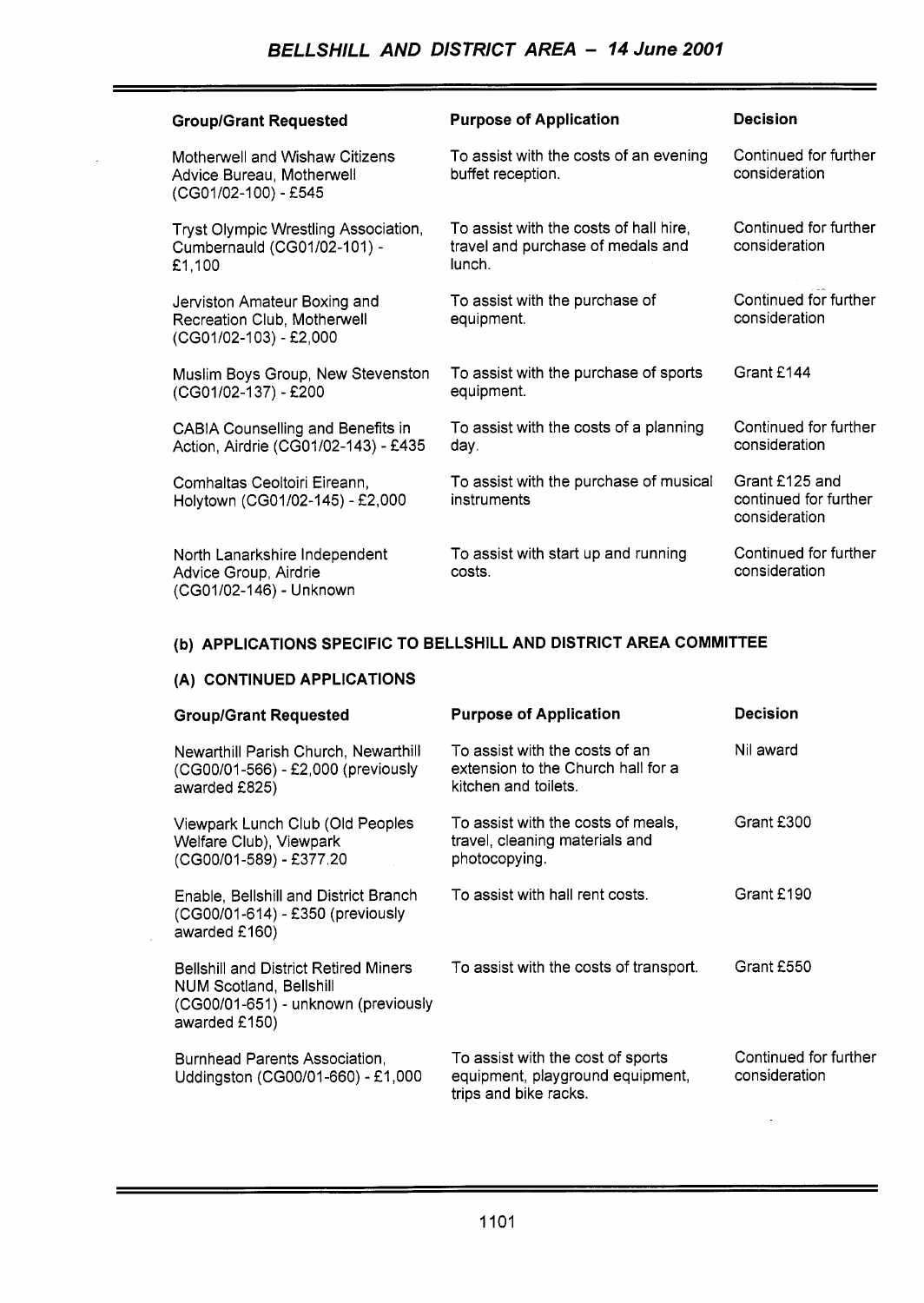an di sebagai pertama kepada kepada pada tahun 1992.<br>Pertama kepada pada tahun 1993 dan pada tahun 1993 dan bagian pada tahun 1993 dan bagian pada tahun 1993 dan p

 $\sim 10^{-10}$ 

Ξ

| <b>Group/Grant Requested</b>                                                        | <b>Purpose of Application</b>                                                                       | <b>Decision</b>                                          |
|-------------------------------------------------------------------------------------|-----------------------------------------------------------------------------------------------------|----------------------------------------------------------|
| Burnhead Bowling Club, Viewpark<br>(CG00/01-707) - £1,500                           | To assist with the costs of decorating<br>inside and outside painting of the<br>clubhouse.          | Grant £550                                               |
| Bujin Karate Club, Uddingston<br>(CG01/02-15) - £400 (previously<br>awarded £200)   | To assist with the purchase of<br>equipment.                                                        | Grant £200                                               |
| Kew Gardens Senior Citizens' Club,<br>Uddingston (CG01/02-16) - £500                | To assist with the costs of outings and<br>Christmas meals.                                         | Grant £300                                               |
| (B) NEW APPLICATIONS                                                                |                                                                                                     |                                                          |
| <b>Group/Grant Requested</b>                                                        | <b>Purpose of Application</b>                                                                       | <b>Decision</b>                                          |
| Bellshill West Senior Citizens' Group,<br>Bellshill (CG01/02-56) - £200             | To assist with activities and outings<br>throughout the year.                                       | Grant £100 and<br>continued for further<br>consideration |
| New Stevenston Primary PTA, New<br>Stevenston (CG01/02-57) - £500                   | To assist with the purchase of<br>computer hardware and software.                                   | Grant £250                                               |
| General Motors Senior Citizens,<br>Holytown (CG01/02-58) - £200                     | To assist with the costs of an annual<br>outing.                                                    | Continued for further<br>consideration                   |
| Bellshill (South) Senior Citizens'<br>Club, Bellshill (CG01/02-59) - £400           | To assist with the costs of a day trip.                                                             | Grant £400                                               |
| Viewpark Family Centre Association,<br>Viewpark (CG01/02-60) - £2,000               | To assist with the costs of rent,<br>sundries, crèche workers and tutors.                           | Grant £500                                               |
| Tannochside Senior Citizens,<br>Uddingston (CG01/02-61) - £500                      | To assist with the costs of transport for<br>the annual outing.                                     | Grant £500                                               |
| The Guild Viewpark Parish Church,<br>Uddingston (CG01/02-123) - £1,000              | To assist with the purchase of chairs.                                                              | Grant £500                                               |
| Solitaire Loan Parent Steering Group,<br>Bellshill (CG01/02-124) - £2,000           | To assist with the general running<br>costs, crèche workers, administration<br>and hospitality.     | Grant £100 and<br>continued for further<br>consideration |
| Bothwellhaugh Memorial, Bellshill<br>(CG01/02-130) - £400                           | To assist with the costs of<br>entertainment and buffet for the<br>annual dance.                    | Grant £400                                               |
| Fallside Neighbourhood Centre,<br>Fallside (CG01/02-154) - £400                     | To assist with the purchase of<br>TV/video combination trolley, stand<br>and videos                 | Grant £400                                               |
| <b>Dual Tenants and Residents</b><br>Association, Bellshill (CG01/02-155) -<br>£600 | To assist with the costs of a summer<br>trip for members, local football team<br>and toddler group. | Grant £400                                               |